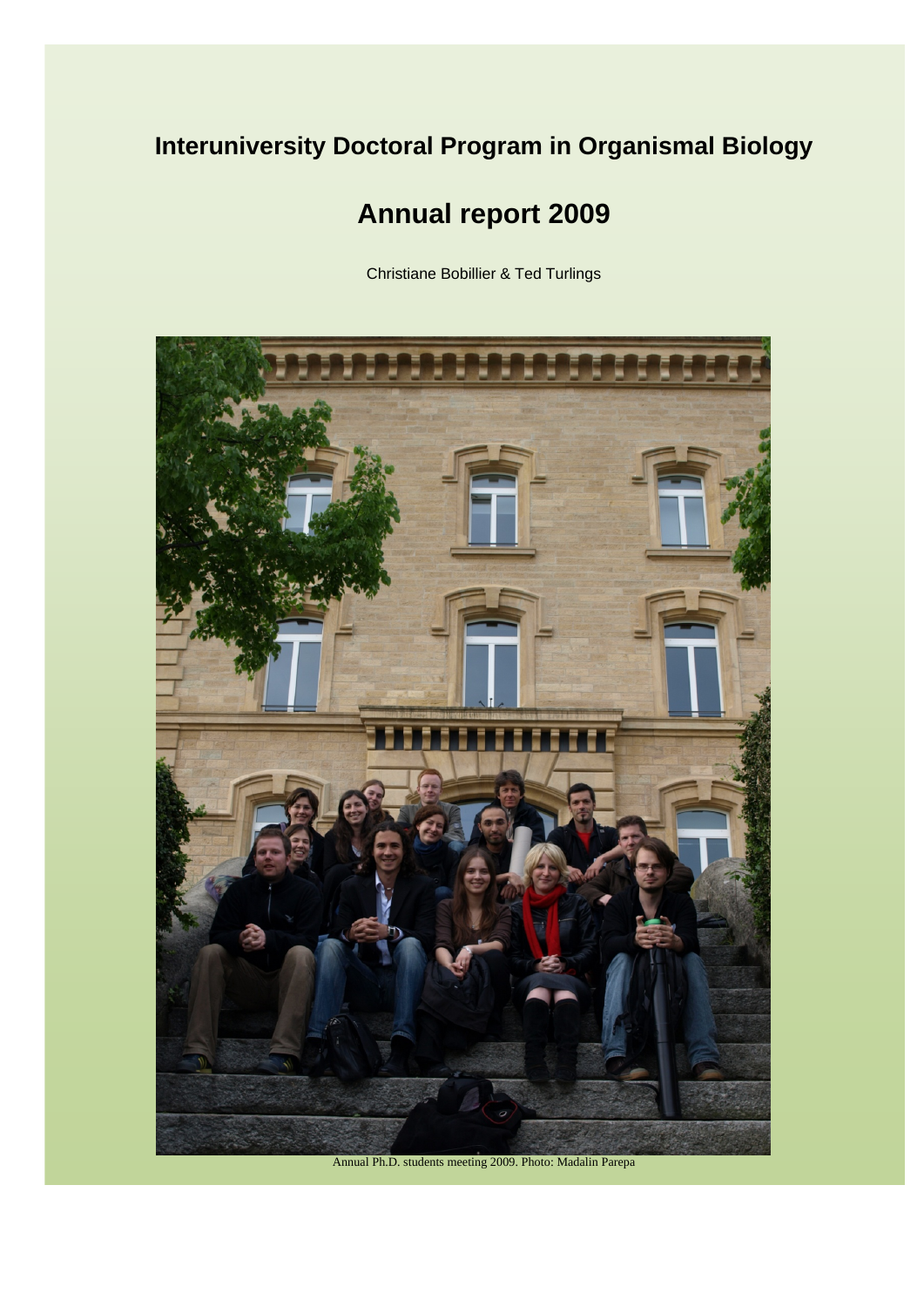### **Activities 2009 (January - December)**

At last count, in December 2009, 62 Ph.D. students were registered in the doctoral program. During 2009 14 Ph.D. students obtained their doctoral degree. The mean duration of their doctoral theses was 3 years and 10 months.

Eleven courses or workshops were offered (see Table), which were attended by a total of 222 doctoral students. Of the participants 44% were from the University of Neuchâtel, 23% from Bern and Fribourg, 17% from Geneva and Lausanne, and 16% from the other partner institutions (University of Zürich, ETH Zürich, Agroscope, etc.) and foreign institutions. Each course was evaluated by the students. The results from the evaluations were sent to the course instructors and the information will be used for the selection and improvement of future courses. The evaluation showed a global appreciation of "good" to "excellent".

| Activities                                                                                                                    | Dates (2009)       | Duration [d]   | Speakers                                                             | Participants [nr]           | Credit points    | Appreciation<br>(max 4) |
|-------------------------------------------------------------------------------------------------------------------------------|--------------------|----------------|----------------------------------------------------------------------|-----------------------------|------------------|-------------------------|
| Communication                                                                                                                 |                    |                |                                                                      |                             |                  |                         |
| How to make scientific                                                                                                        | $4 - 5.05$         | $\sqrt{2}$     | J. McNeil (Univ. Toronto, Canada)                                    | 11                          | 1.5              | 3.8                     |
| presentations and posters                                                                                                     |                    |                |                                                                      |                             |                  |                         |
| interesting                                                                                                                   |                    |                |                                                                      |                             |                  |                         |
| <b>BIOFORUM</b>                                                                                                               | 24.09              | $\mathbf{1}$   | Poster competition                                                   | 21                          | 0.5              |                         |
| Planning a career strategy - Part 1                                                                                           | 19-20.10           | $\mathfrak{2}$ | P. Kraus (aht' intermediation)                                       | 18                          | 1.0              | 3.8                     |
| Scientific writing clinic                                                                                                     | 27.10, 10.11, 8.12 | 3              | H. Murray (Univ. Zurich)                                             | 13                          | 2.0              | 3.7                     |
| <b>Research tools</b>                                                                                                         |                    |                |                                                                      |                             |                  |                         |
| Analyzing and attributing natural                                                                                             | 26-27.01           | $\overline{c}$ | B. Ridenhour (US Centers for Disease Control                         | 18                          | 1.5              | 3.0                     |
| selection to particular sources                                                                                               |                    |                | & Prevention, Atlanta, USA)                                          |                             |                  |                         |
| An introduction to the practice of                                                                                            | 13-14, 19-20, 27-  | $\sqrt{6}$     | Thomas Gsponer (Statoo consulting)                                   | 18                          | 3.0              | 3.5                     |
| statistics using R                                                                                                            | 28.05              |                |                                                                      |                             |                  |                         |
| Animal model - quantitative<br>genetic techniques for animal and<br>plant studies. Joint workshop<br>with Ecology & Evolution | 13-15.07           | $\overline{3}$ | K. Foerster (Univ. Neuchâtel)                                        | 12                          | 1.5              | 3.5                     |
| Introduction to plant<br>metabolomics                                                                                         | $5 - 6.11$         | $\sqrt{2}$     | J.-L. Wolfender, S. Rudaz (Univ. Genève)                             | 31                          | 1.0              | 3.6                     |
| Scanning electronic microscope                                                                                                | 14-16.12           | 3              | J. Frei, M. Vlimant (Univ. Neuchâtel)                                | 6                           | $1.\overline{0}$ | 3.6                     |
| <b>Scientifics topic</b>                                                                                                      |                    |                |                                                                      |                             |                  |                         |
| Social interactions. Joint                                                                                                    | 20-22.04           | 3              | J. Stevens (Max Plank Institut, Berlin, D),                          | 26                          | 1.5              | 3.4                     |
| workshop with Ecology &                                                                                                       |                    |                | Gilbert Roberts, Newcastle Univ., UK), S.                            |                             |                  |                         |
| Evolution                                                                                                                     |                    |                | Gosling (Univ. Texas, USA), Andrew Young                             |                             |                  |                         |
|                                                                                                                               |                    |                | (Univ. Exeter, UK), S Reader (Utrecht Univ.,                         |                             |                  |                         |
|                                                                                                                               |                    |                | NL), J. Call (Max Planck Institut, Leipzig, D)                       |                             |                  |                         |
| Social evolution: from theory to                                                                                              | $4 - 5.06$         | $\overline{2}$ | R. Bshary (Univ. Neuchatel), A. Gardner                              | 26                          | 1.0              |                         |
| data (and back again). Joint                                                                                                  |                    |                | (Univ. Edinburgh, UK), A. Griffin (Univ.                             |                             |                  |                         |
| workshop with 3e cycle romand                                                                                                 |                    |                | Oxford, UK), G. Roberts (Newcastle Univ.,                            |                             |                  |                         |
|                                                                                                                               |                    |                | UK), C. van Schaik (Univ. Zurich), C.                                |                             |                  |                         |
|                                                                                                                               |                    |                | Wedekind (Univ. Lausanne)                                            |                             |                  |                         |
| 25 <sup>th</sup> meeting of ISCE 2009                                                                                         | 23-27.08           | 4.5            | Registration fee for poster or oral presentation                     | $\boldsymbol{\mathfrak{Z}}$ | 0.5              |                         |
| The many roles of plant cell                                                                                                  | 3.09               | $\mathbf{1}$   | S. Persson (Max Planck Institut, Golm, D), H.                        | 36                          | 0.5              | 3.4                     |
| walls. Joint courses with 3e cycle                                                                                            |                    |                | Höfte (Institut National de la Recherche                             |                             |                  |                         |
| romand                                                                                                                        |                    |                | Agronomique Versailles, F), B. Sundberg                              |                             |                  |                         |
|                                                                                                                               |                    |                | (Umea Plant Science Center, S), T.                                   |                             |                  |                         |
|                                                                                                                               |                    |                | Zimmermann (EMPA Dübendorf), R.                                      |                             |                  |                         |
|                                                                                                                               |                    |                | Hückelhoven (Technische Univ. München, D),<br>J. Traas (ENS-Lyon, F) |                             |                  |                         |
| Seminars in ecology, evolution,                                                                                               | Autumn term        | 14             | M. Dufay (Univ. des Sciences et Technologies                         |                             | 1.0              |                         |
| and behaviour                                                                                                                 |                    | $\mathbf X$    | de Lille, F), S. van Doorn (Univ. Bern), J.                          |                             |                  |                         |
|                                                                                                                               |                    | 1hr            | Hines (Swiss Federal Institute of Aquatic                            |                             |                  |                         |
|                                                                                                                               |                    |                | Science & Technology), A. Peters (Max Planck                         |                             |                  |                         |
|                                                                                                                               |                    |                | Institut, D), Ch. Parisod (Univ. Neuchâtel), A.                      |                             |                  |                         |
|                                                                                                                               |                    |                | Jacot (Max Planck Institut, D), S. Karrenberg                        |                             |                  |                         |
|                                                                                                                               |                    |                | (ETH Zürich), T. Janicke (Univ. Basel), P.                           |                             |                  |                         |
|                                                                                                                               |                    |                | Schmitz (Univ. Geneva), Ch. Haag (Univ.                              |                             |                  |                         |

Interuniversity doctoral program in organismal biology - report 2009 - 13.01.2010 - page 2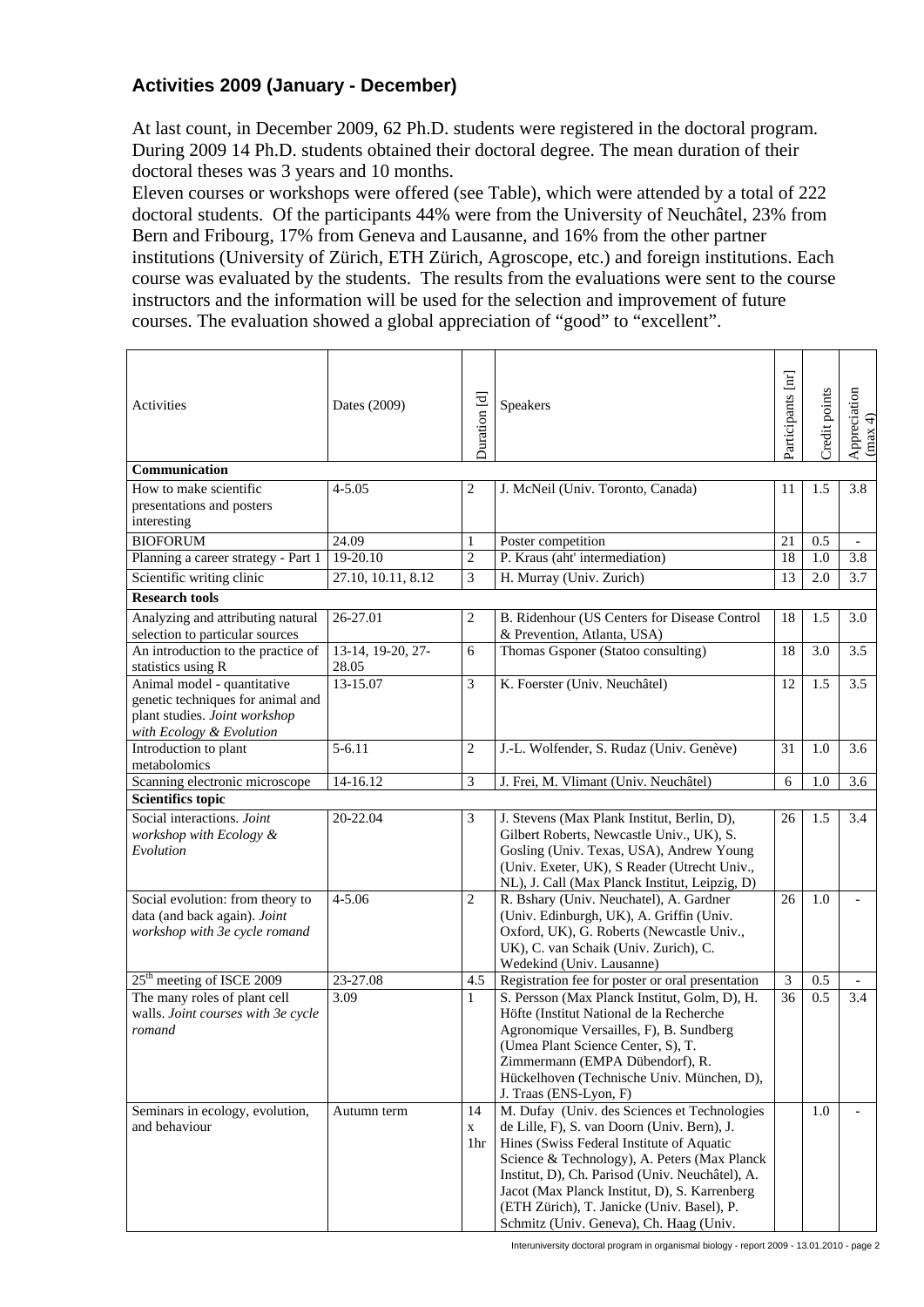|                                                   |          |   | Fribourg), P. Wandler (Univ. Zürich), S.<br>Martinez (Swiss Academy of Sciences, Bern),<br>T. Bukovinsky (Netherlands Institute of<br>Ecology, NL), B. Marazzi (Univ. Arizona,<br>USA)                                              |    |     |
|---------------------------------------------------|----------|---|-------------------------------------------------------------------------------------------------------------------------------------------------------------------------------------------------------------------------------------|----|-----|
| Monocot systems for<br>fundamental plant research | $3-4.12$ | 2 | A. Osbourn (John Innes Center, UK), M.<br>Bevan, (John Innes Center, UK), E.<br>Guiderdoni, CIRAD Montpellier, F), D.<br>Jackson (Delbruck Laboratory, USA), B.<br>Keller, Univ. Zurich), P. Schweizer, Leibniz-<br>Institut, $D$ ) | 25 | 3.6 |

Table: Activity of the doctoral program 2009

#### Seminars

The series of seminars in ecology, evolution, and behaviour in autumn term was partially financed by the doctoral program. A credit point could be acquired with some extra work on the seminar topic. Although the seminars attracted many Ph.D. students, none of them registered for the extra credit point.

On 14 December, Karl-Heinz Kogel (Justus-Liebig-Univer. Giessen, D) gave an additional seminar on "Induced resistance triggered by *Piriformospora indica*"

#### External activities

BIOFORUM 2009: the poster competition we organised was attended by 20 participants (13 Ph.D. students and 7 post-docs).

25<sup>th</sup> Meeting of the International Society of Chemical Ecology (ISCE 2009): 3 Ph.D. students of the doctoral program presented their poster or gave an oral presentation.

#### Annual Ph.D. students meeting 2009

The annual meeting of the doctoral program is organised by the Ph.D. students themselves (this year Elvira De Lange and Christelle Robert of the University of Neuchâtel). It took place on 28 April 2009. Marine Grandgeorge (CNRS, Rennes, France), Ties Huigens (Wageningen University, The Netherlands), and Philippe Reymond (University of Lausanne) were invited to give a talk. A total of 41 Ph.D. students attended the meeting. They presented the results of their research to their peers (5 oral presentations and 22 posters).

#### Mobility grants

Four congress travel grants (total CHF 6'000) were awarded, which gave the awardees an opportunity to present their results (poster or oral presentation) to an international audience. In addition, 5 requests for mobility grants were received and were granted (total CHF 8'400), allowing the students to visit other laboratories to conduct experiments, learn techniques and/or discuss research results with experts in the field.

#### Global evaluation of the year 2009

The graph in the annexe provides a summary of the global evaluation made by the participants. The global questionnaire was sent to all registered Ph.D. students and those who ended their Ph.D. this year. It was completed by 51% of the students. Overall the evaluation by the students was good (first line).

The comments show that the demand for interdisciplinarity is not always fulfilled. Some scientific workshops are sometimes too specialized. On the other hand, some participants complained that courses were not specialized enough! Research tools courses should be reinforced (statistics, novel laboratory techniques). According to some students, plant biology thematic courses were overrepresented.